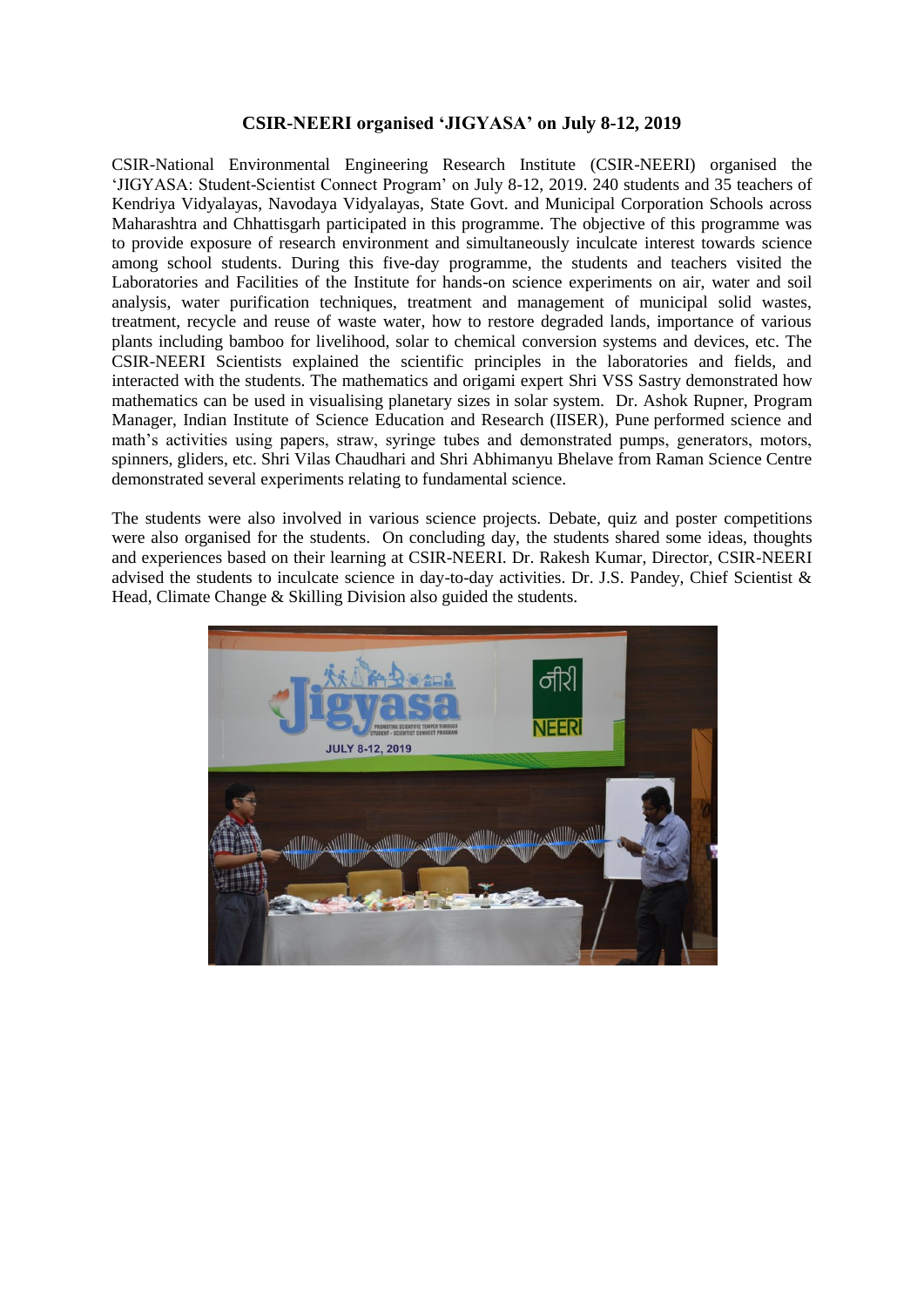



Hands-on science experiments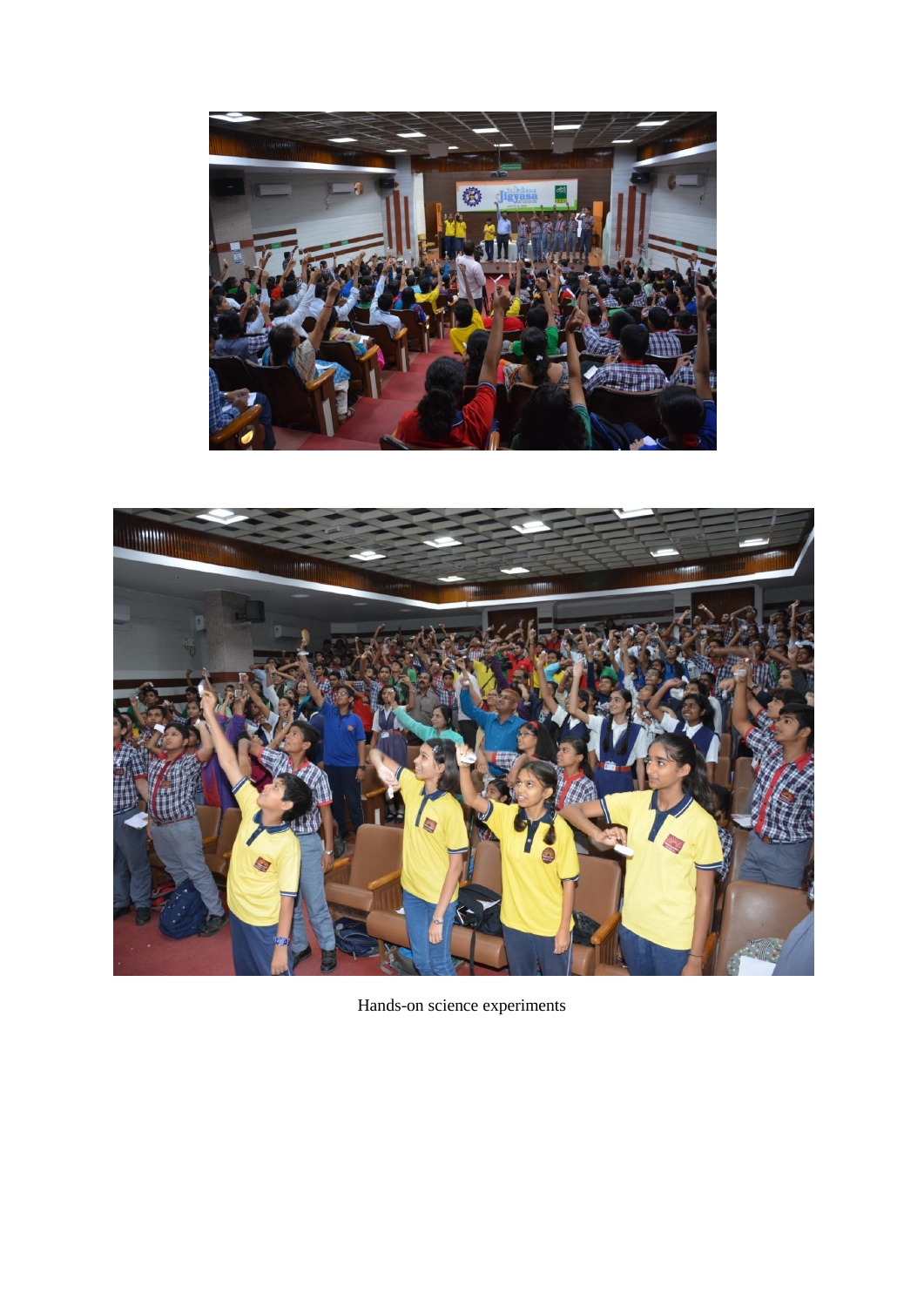

Dr. Rakesh Kumar, Director, CSIR-NEERI and Dr. J S Pandey, Chief Scientist & Head, Climate Change and Skilling Division (CCSD) among the students and teachers



Dr. Rakesh Kumar, Director, CSIR-NEERI addressing the students and teachers in the concluding session